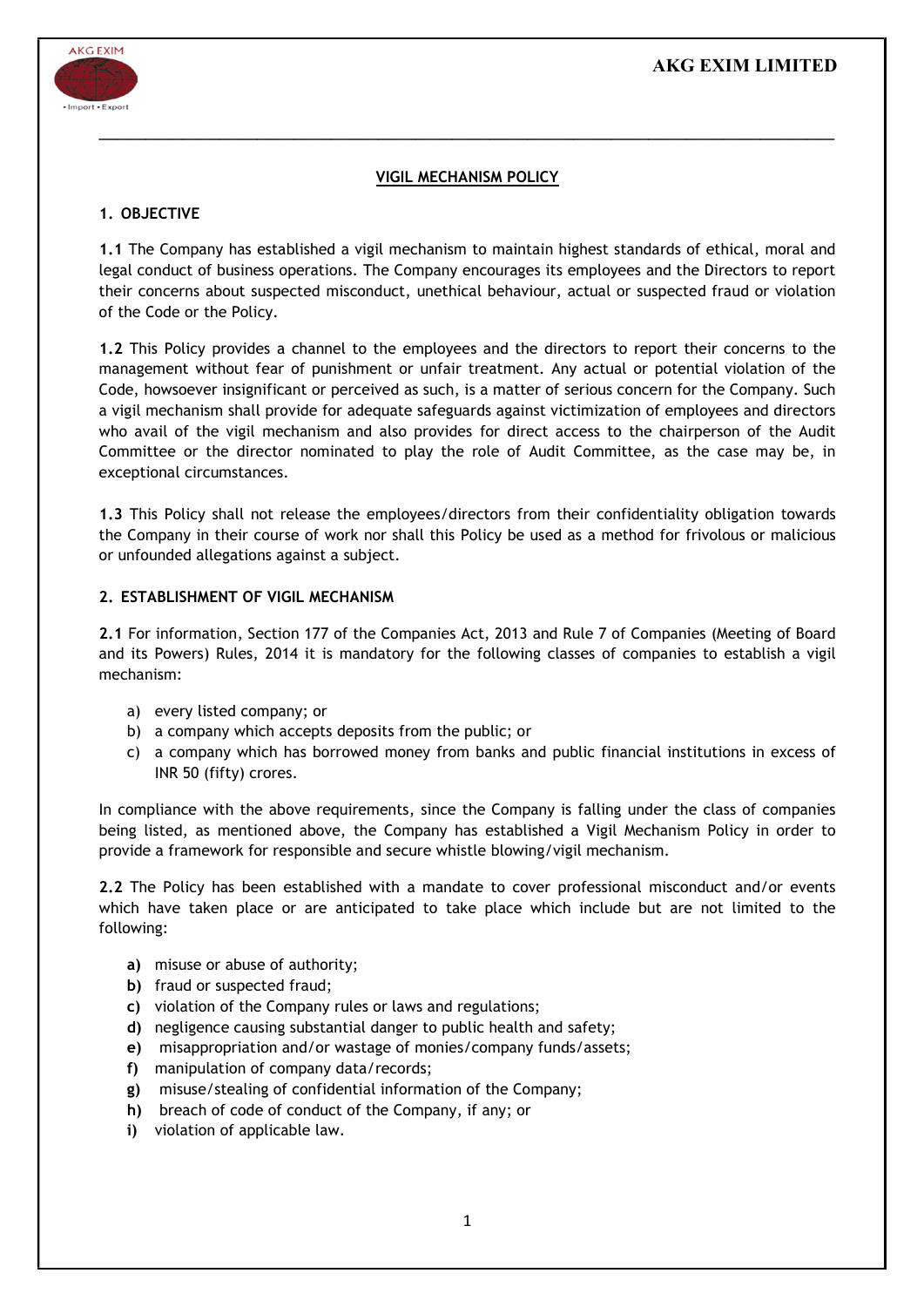

## 3. MONITORING AND REVIEW MECHANISM

### 3.1 Eligibility

All Directors and employees of the Company are eligible to make Protected Disclosures under this Policy in relation to matters concerning the Company.

 $\mathcal{L}_\mathcal{L} = \mathcal{L}_\mathcal{L} = \mathcal{L}_\mathcal{L} = \mathcal{L}_\mathcal{L} = \mathcal{L}_\mathcal{L} = \mathcal{L}_\mathcal{L} = \mathcal{L}_\mathcal{L} = \mathcal{L}_\mathcal{L} = \mathcal{L}_\mathcal{L} = \mathcal{L}_\mathcal{L} = \mathcal{L}_\mathcal{L} = \mathcal{L}_\mathcal{L} = \mathcal{L}_\mathcal{L} = \mathcal{L}_\mathcal{L} = \mathcal{L}_\mathcal{L} = \mathcal{L}_\mathcal{L} = \mathcal{L}_\mathcal{L}$ 

### 3.2 Receipt/Disposal of Protected Disclosures

3.2.1 All Protected Disclosures should be:

- a) Preferably reported in writing by the Complainant and should either be typed or written;
- b) Reported as soon as possible, not later than 30 days after the Complainant becomes aware of the same;
- c) Submitted in a closed and secured envelope and should be super scribed as "Protected Disclosure under the Vigil Mechanism Policy". The same may also be sent through email with the subject "Protected Disclosure under the Vigil Mechanism Policy". If the complaint is not super scribed and closed as mentioned above, it may not be possible for the Audit Committee to protect the Complainant and the protected disclosure will be dealt with as if a normal disclosure.

3.2.2 No acknowledgement shall be issued to the Complainant in order to protect the identity of the Complainant.

3.2.3 The Complainant shall not write their name/ address on the envelope nor enter into any further correspondence with the Vigilance and Ethics Officer. For any further clarification if required the Vigilance and Ethics Officer would get in touch with the Complainant.

3.2.4 The Protected Disclosure should be forwarded under a covering letter signed by the Complainant. The Competent Authority shall detach the covering letter bearing the identity of the Complainant and process only the Protected Disclosure.

3.2.5 All Protected Disclosures should be addressed to the Vigilance Officer of the Company or to the Chairman of the Audit Committee/ CEO/ Chairman in exceptional cases. The contact details of the Vigilance Officer are as under:

Ms. Simpal Kumari

Company Secretary and Compliance officer

408-411 Pearls Corporate, Manglam Palace Behind Kali Mata Mandir, Mangalam Place, Sector 3 – Rohini, New Delhi-110085

csakg@akg-global.com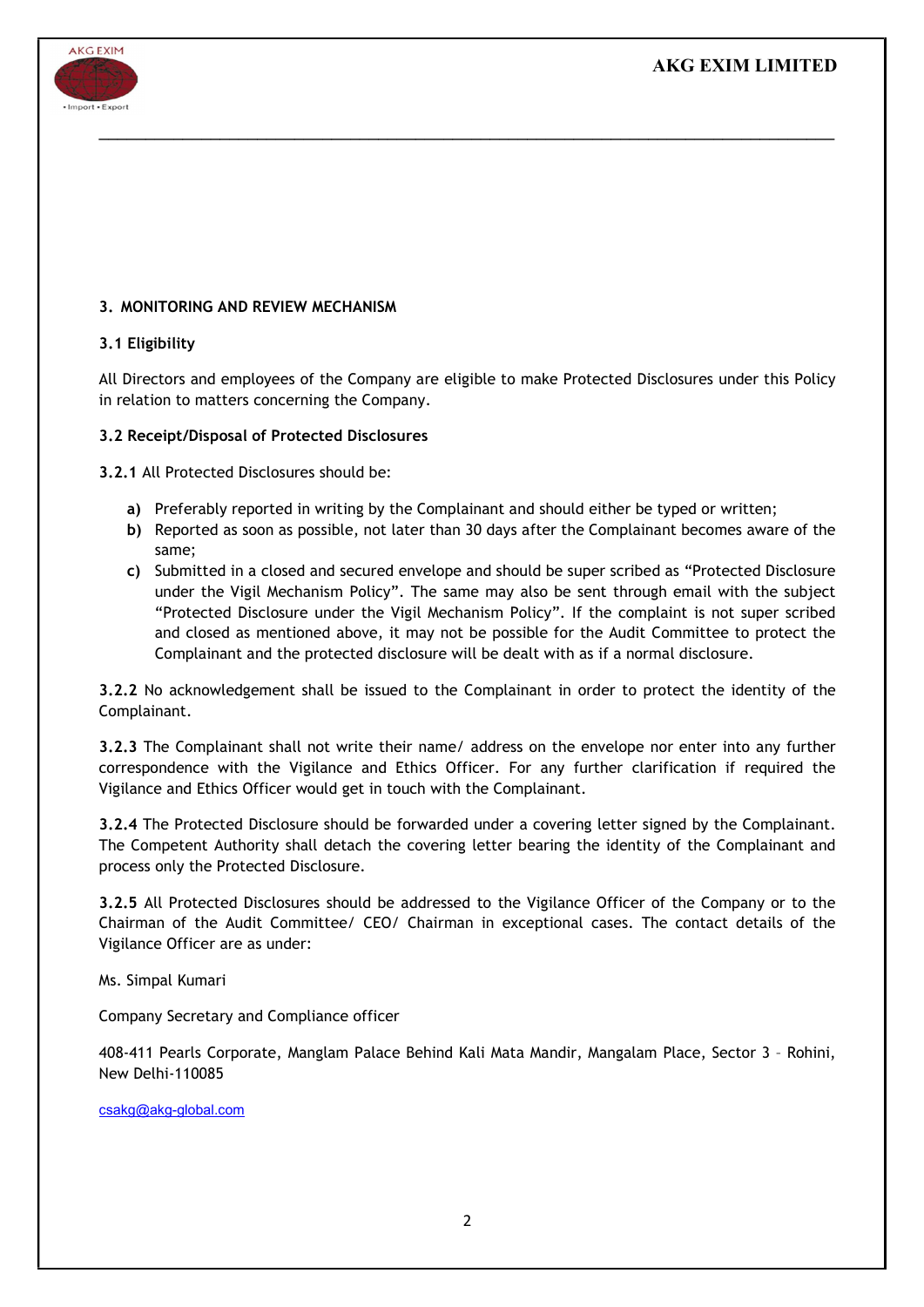# AKG EXIM LIMITED



3.2.6 Protected Disclosure against the Vigilance Officer should be addressed to the Chairman/ CEO of the Company and the Protected Disclosure against the Chairman/ CEO of the Company should be addressed to the Chairman of the Audit Committee.

 $\mathcal{L}_\mathcal{L} = \mathcal{L}_\mathcal{L} = \mathcal{L}_\mathcal{L} = \mathcal{L}_\mathcal{L} = \mathcal{L}_\mathcal{L} = \mathcal{L}_\mathcal{L} = \mathcal{L}_\mathcal{L} = \mathcal{L}_\mathcal{L} = \mathcal{L}_\mathcal{L} = \mathcal{L}_\mathcal{L} = \mathcal{L}_\mathcal{L} = \mathcal{L}_\mathcal{L} = \mathcal{L}_\mathcal{L} = \mathcal{L}_\mathcal{L} = \mathcal{L}_\mathcal{L} = \mathcal{L}_\mathcal{L} = \mathcal{L}_\mathcal{L}$ 

Mr. Rakesh Moahn CHAIRMAN OF THE AUDIT COMMITTEE) INDEPENDENT DIRECTOR 408-411 Pearls Corporate, Manglam Palace Behind Kali Mata Mandir, Mangalam Place, Sector 3 – Rohini, New Delhi-110085

3.2.7 On receipt of the Protected Disclosure, the Competent Authority shall make a record of the Protected Disclosure and also ascertain from the Complainant whether he was the person who made the Protected Disclosure or not. The record will include:

- a) Brief facts;
- b) Whether the same Protected Disclosure was raised previously by anyone, and if so, the outcome thereof
- c) Whether the same Protected Disclosure was raised previously on the same matter;
- d) Details of action taken by Vigilance Officer/ Chairman/ CEO for processing the complaint;
- e) Findings of the Audit Committee;
- f) The recommendation of the Audit Committee.

3.2.8 Any member of the Audit Committee or other officer having any conflict of interest with the matter shall disclose his/her concern /interest forthwith and shall not deal with the matter.

### 3.3 Investigation

3.3.1 All Protected Disclosures will be thoroughly investigated by the Vigilance Officer of the Company who will investigate/ oversee the investigations under the authorization of the Audit committee. Chairman of Audit Committee /Vigilance Officer may at its discretion consider involving any investigators for the purpose of investigation.

3.3.2 The decision to conduct an investigation taken into a Protected Disclosure by itself is not an acceptance of the accusation by the Competent Authority and is to be treated as a neutral fact finding process because the outcome of the investigation may or may not support the accusation.

3.3.3 The identity of a Subject will be kept confidential to the extent possible given the legitimate needs of the investigation.

3.3.4 Unless there are compelling reasons not to do so, Subjects will be given reasonable opportunity for hearing their side during the investigation. No allegation of wrongdoing against a Subject shall be considered as maintainable unless there is good evidence in support of the allegation.

3.3.5 Subjects shall have a duty to co-operate with the Vigilance Officer(s)/ Audit Committee during investigation to the extent that such co-operation sought does not merely require them to admit guilt.

3.3.6 Subjects shall have right to access any document/ information for their legitimate need to clarify/ defend themselves in the investigation proceedings.

3.3.7 Subjects shall have a responsibility not to interfere with the investigation. Evidence shall not be withheld, destroyed or tampered with, and witnesses shall not be influenced, coached, threatened or intimidated by the Subjects.

3.3.8 Subjects have a right to be informed of the outcome of the investigation. If allegations are not sustained, the Subjects shall be consulted as to whether Public Disclosure of the investigation results would be in the best interest of the Subject and the Company.

3.3.9 Vigilance Officer shall normally complete the investigation within 90 (ninety) days of the receipt of the Protected Disclosure.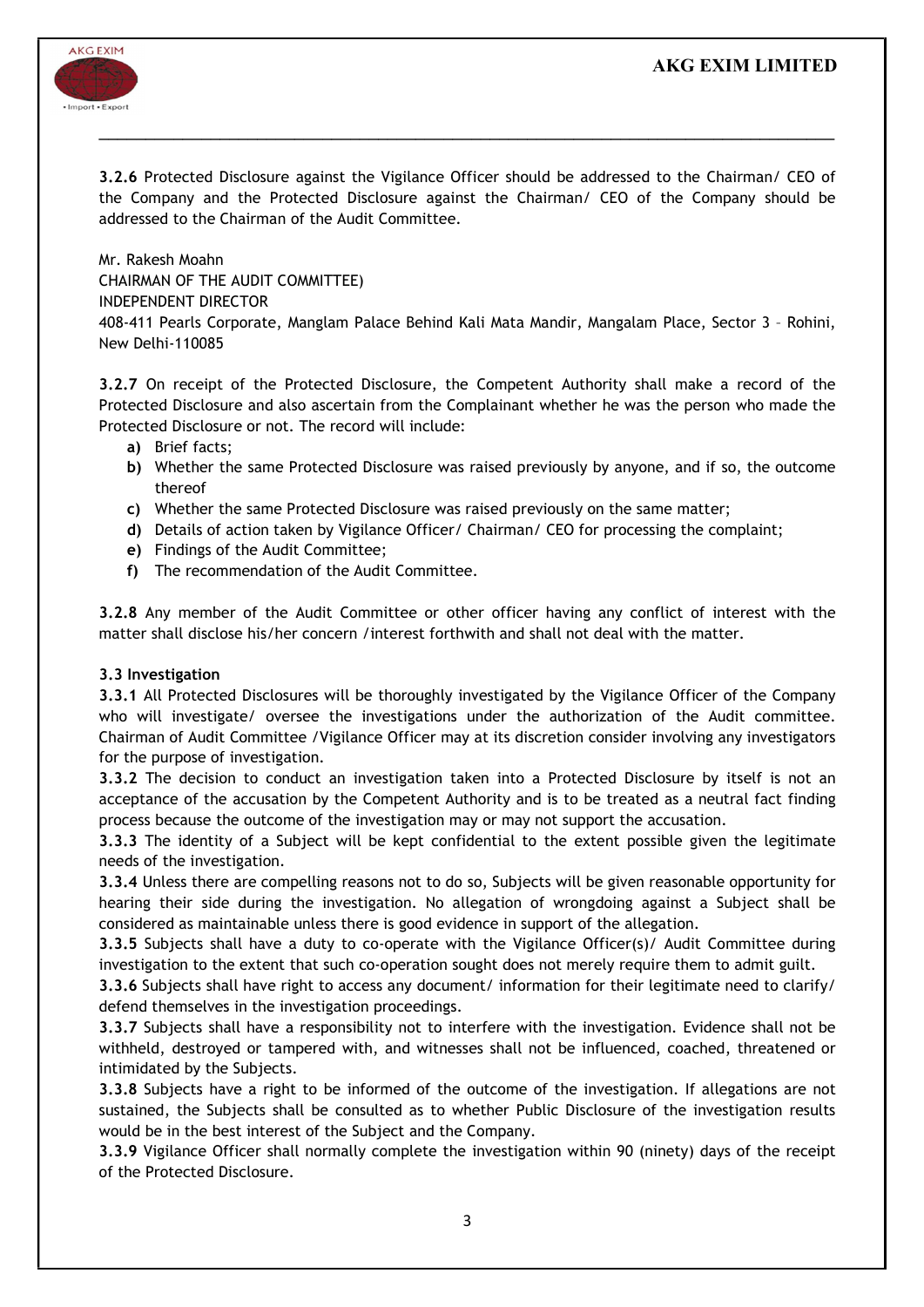# AKG EXIM LIMITED



3.3.10 In case the allegations against the subject are substantiated by the Vigilance Officer in his report, the Audit Committee shall give an opportunity to the Subject to explain his side.

 $\mathcal{L}_\mathcal{L} = \mathcal{L}_\mathcal{L} = \mathcal{L}_\mathcal{L} = \mathcal{L}_\mathcal{L} = \mathcal{L}_\mathcal{L} = \mathcal{L}_\mathcal{L} = \mathcal{L}_\mathcal{L} = \mathcal{L}_\mathcal{L} = \mathcal{L}_\mathcal{L} = \mathcal{L}_\mathcal{L} = \mathcal{L}_\mathcal{L} = \mathcal{L}_\mathcal{L} = \mathcal{L}_\mathcal{L} = \mathcal{L}_\mathcal{L} = \mathcal{L}_\mathcal{L} = \mathcal{L}_\mathcal{L} = \mathcal{L}_\mathcal{L}$ 

3.3.11 In case of any ambiguity in relation to Protected Disclosure and if the same is not covered under the Vigil Mechanism Policy, then Code of Company will be applicable to the same.

### 3.4 Protection

3.4.1 No unfair treatment will be meted out to a Complainant by virtue of his/ her having reported a Protected Disclosure under this Policy.

3.4.2 The identity of the Complainant shall be kept confidential.

3.4.3 Any other Employee assisting in the said investigation shall also be protected to the same extent as the Complainant.

### 3.5 Secrecy and Confidentiality

The Complainant, Vigilance and Ethics Officer, Members of Audit Committee, the Subject and everybody involved in the process shall:

- a) Maintain complete confidentiality/ secrecy of the matter;
- b) Not discuss the matter in any informal/social gatherings/ meetings;
- c) Discuss only to the extent or with the persons required for the purpose of completing the process and investigations;
- d) Not keep the papers unattended anywhere at any time;
- e) Keep the electronic mails/ files under password.

### 3.6 Decision

3.6.1 If an investigation leads the Vigilance and Ethics Officer / Chairman of the Audit Committee to conclude that an improper or unethical act has been committed, the Vigilance Officer / Chairman of the Audit Committee shall recommend to the management of the Company to take such disciplinary or corrective action as it may deem fit. It is clarified that any disciplinary or corrective action initiated against the Subject as a result of the findings of an investigation pursuant to this Policy shall adhere to the applicable personnel or staff conduct and disciplinary procedures.

3.6.2 If the report of investigation is not to the satisfaction of the Complainant, the Complainant has the right to report the event to the appropriate legal or investigating agency. A Complainant who makes false allegations of unethical and improper practices or about alleged wrongful conduct of the Subject to the Vigilance Officer or the Audit Committee shall be subject to appropriate disciplinary action in accordance with the rules, procedures and policies of the Company.

### 3.7 Reporting and review

3.7.1 The Vigilance & Ethics officer shall submit a report to the Chairman of the Audit Committee on a regular basis about all Protected Disclosures referred to him/her since the last report together with the results of investigations, if any.

3.7.2 The Audit Committee shall have the power to review any action or decision taken by the Vigilance & Ethics Officer.

### 3.8 Access to the Chairman of the Audit Committee

The Complainant shall have right to access Chairman of the Audit Committee directly in exceptional cases and the Chairman of the Audit Committee is authorized to prescribe suitable directions in this regard.

### 3.9 Retention of Documents